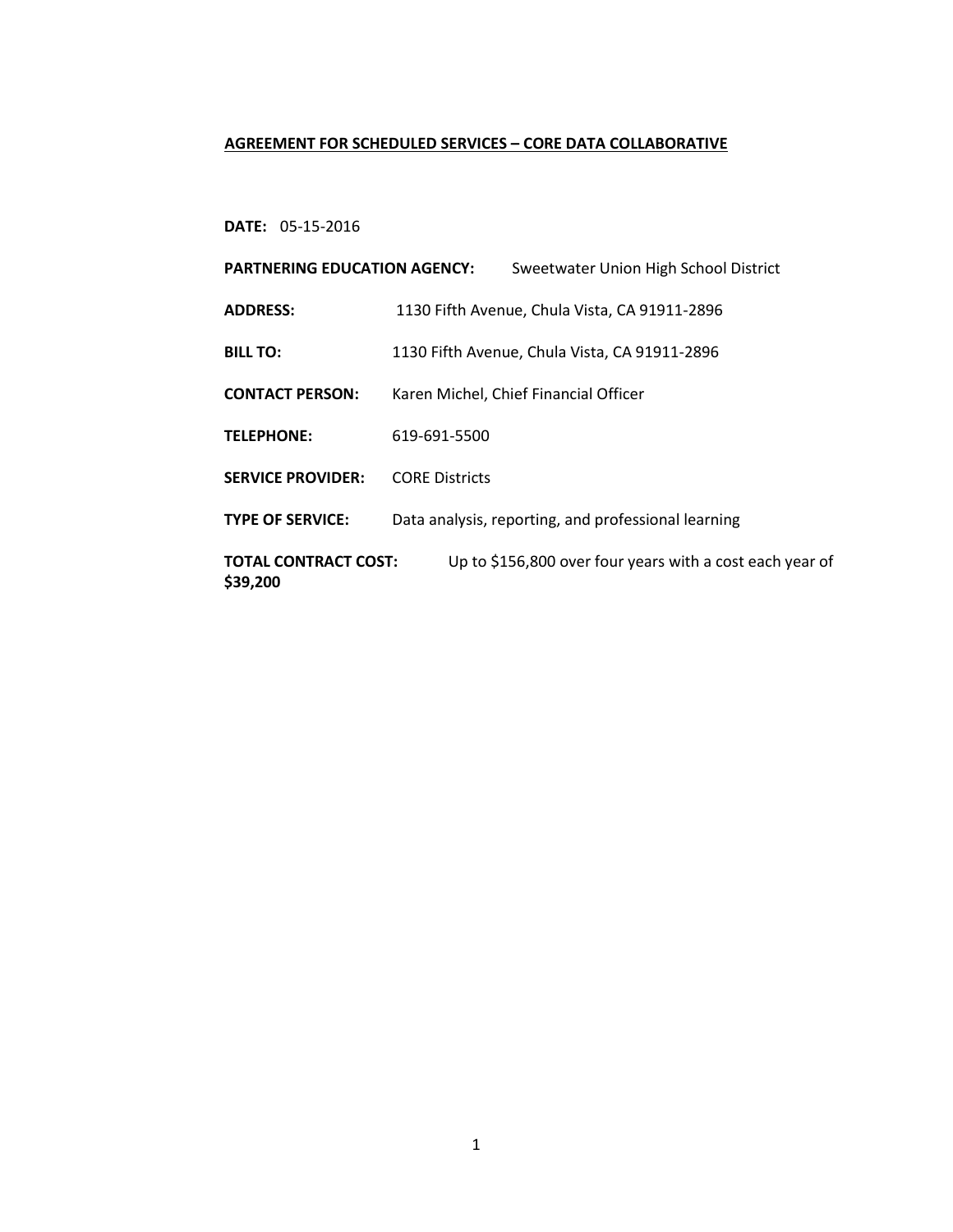#### **SCHEDULED SERVICES AGREEMENT**

**THIS SCHEDULED SERVICES AGREEMENT** (the "Agreement"), made this *July 1, 2016*, by and between Sweetwater Union High School District with offices for the transaction of business located at 1130 Fifth Avenue, Chula Vista, CA 91911-2896 (the "Client"), and CORE Districts, a California nonprofit, nonstock corporation with offices located at 1107 9<sup>th</sup> Street, Suite 500, Sacramento, CA 95814.

IN CONSIDERATION of the mutual promises of the parties hereto and for other good and valuable consideration, the parties agree as follows:

1. Term:

The term of this Agreement shall commence July 1, 2016, and shall terminate on June 30, 2020. Notwithstanding the aforesaid term, CORE Districts shall perform his/her services only to the extent authorized by the Client and/or it's designee and in the manner set forth in paragraph 3 of this Agreement, and in no event beyond June 30, 2020 except upon mutual agreement between the parties.

2. Conditions:

The Client shall retain CORE Districts, and CORE Districts shall serve the Client based upon the terms and conditions hereinafter set forth.

3. Services:

CORE Districts and its subcontractors at Education Analytics and VersiFit Technologies shall complete the Scope of Work as outlined in Attachment A.

4. Fees for Services:

CORE Districts shall receive a maximum fee of \$156,800 for the services provided to the Client under this agreement as outlined in Attachment A. The schedule of payment to CORE Districts for services rendered to the Client shall be as described in Attachment A. Payment of all invoices shall be made by the Client within thirty (30) days from the date of each invoice. If the Client has a dispute about an invoice, the Client shall provide written notice of such dispute, including a detailed explanation of the dispute, within fifteen (15) days of the date of such invoice. All amounts invoiced shall be deemed overdue, if, unless disputed by the Client as provided herein, they remain unpaid thirty (30) days after they become due and payable. Overdue invoices shall bear interest at the rate of one percent (1%) per month. The Client shall reimburse CORE Districts for all costs (including reasonable attorneys' fees) incurred in collecting past due amounts.

5. Deliverables Acceptance:

Unless otherwise stated in the Statement of Work (set forth in Attachment A), the Client shall advise CORE Districts in writing within thirty (30) days of receipt of a deliverable whether the Client accepts or rejects such deliverable. In the event that the Client does not respond in writing within such thirty (30) day period, then the deliverable shall be deemed accepted. If the Client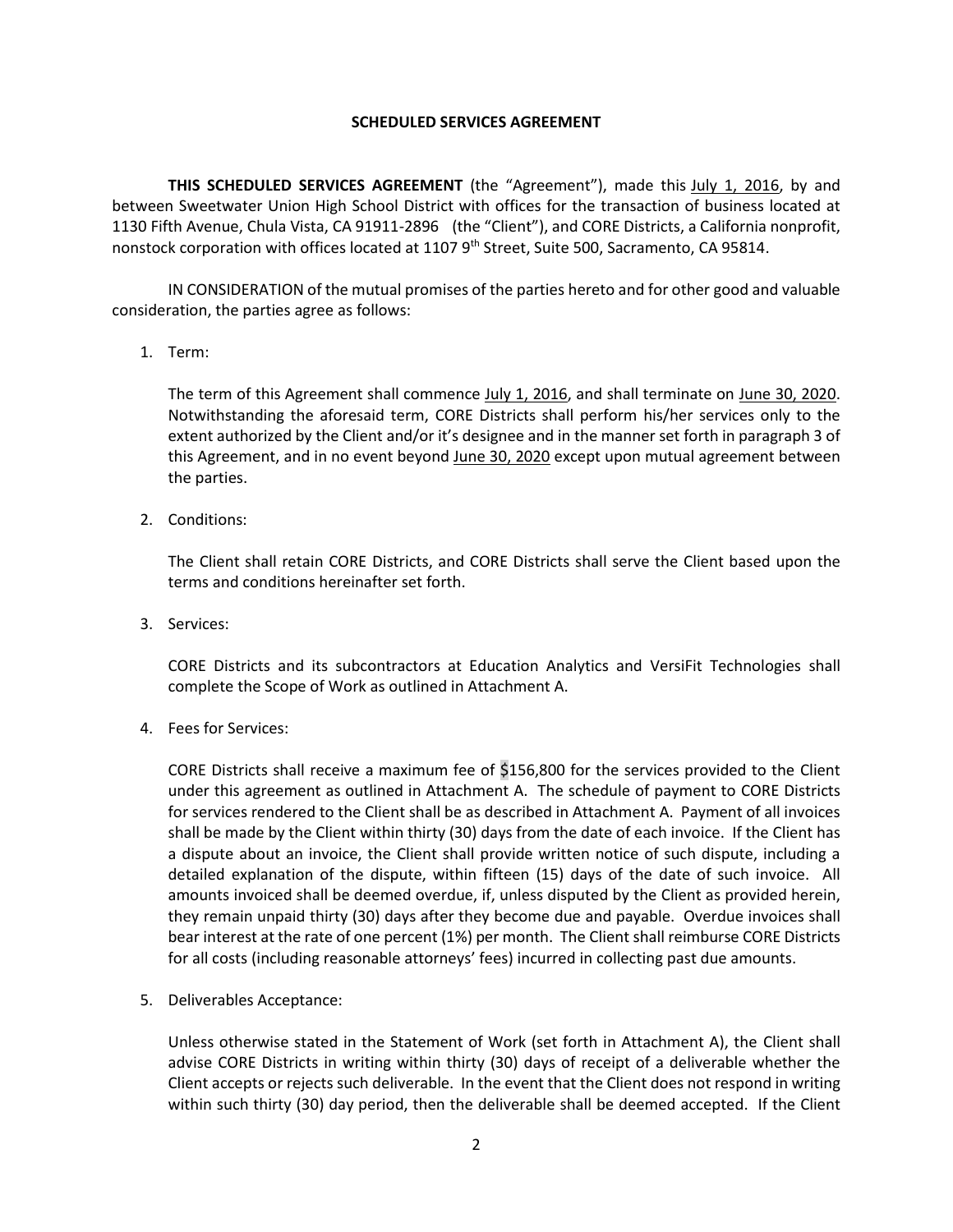rejects a deliverable within the thirty (30) day period, then the Clientshall provide to CORE District a written statement of the reasons for such rejection. Upon rejection, CORE Districts shall correct such errors within twenty (20) business days and resubmit the deliverable to the Client for evaluation pursuant to this Section.

6. Termination:

Either party may terminate this Agreement on thirty (30) days written notice, with or without cause. All amounts due for work performed through the date of termination of the Agreement pursuant to the fee schedule set forth in Attachment A shall be due and payable by the Client within thirty (30) days from the date of termination.

7. Relationship Between the Parties:

CORE Districts and/or CORE Districts' representatives acknowledge that they will not hold themselves out as employees of the Client. CORE Districts and/or CORE Districts' representatives are retained by the Client only for the purposes and to the extent set forth in this Agreement, and their relationship to the Client shall, during the periods of service hereunder, be that of an independent contractor. CORE Districts and/or CORE Districts' representatives shall not be considered as having employee status and shall not be entitled to participate in any of its workers' compensation, retirement, fringe benefits, unemployment insurance, liability insurance, disability insurance, or other similar employee benefit programs. Similarly, the relationship between CORE Districts and/or CORE Districts' representatives and the Client shall not be construed to create a principal-agent relationship, or partnership or joint venture.

8. Defense and Indemnification:

The Client agrees to indemnify and hold harmless CORE Districts from and against any and all claims, suits, actions, damages, or causes of action arising out of the negligent acts of the Client arising out of or in connection with the provisions of this Agreement and any actual or alleged infringement of a third parties intellectual property. CORE Districts agrees to indemnify, hold harmless and defend the Client from and against any and all claims, suits, actions, damages, or causes of action arising out of the negligent acts of CORE Districts arising out of or in connection with the provisions of this agreement and any actual or alleged infringement of a third parties intellectual property.

- 9. Ownership:
	- a) The Client acknowledges and agrees that CORE Districts shall remain the sole and exclusive owner of all right, title and interest in and to CORE District's Existing Technology and Intellectual Property (defined below). The Client acknowledges that it acquires no rights under this Agreement to CORE District's Existing Technology and Intellectual Property other than the limited rights specifically granted in this Agreement.
	- b) The parties agree that performance hereunder may result in the development of new concepts, methods, techniques, processes, adaptions and ideas which may be embedded in the deliverables set forth in Attachment A ("New Intellectual Property") and agree that any New Intellectual Property shall be the property of CORE Districts. The CORE Districts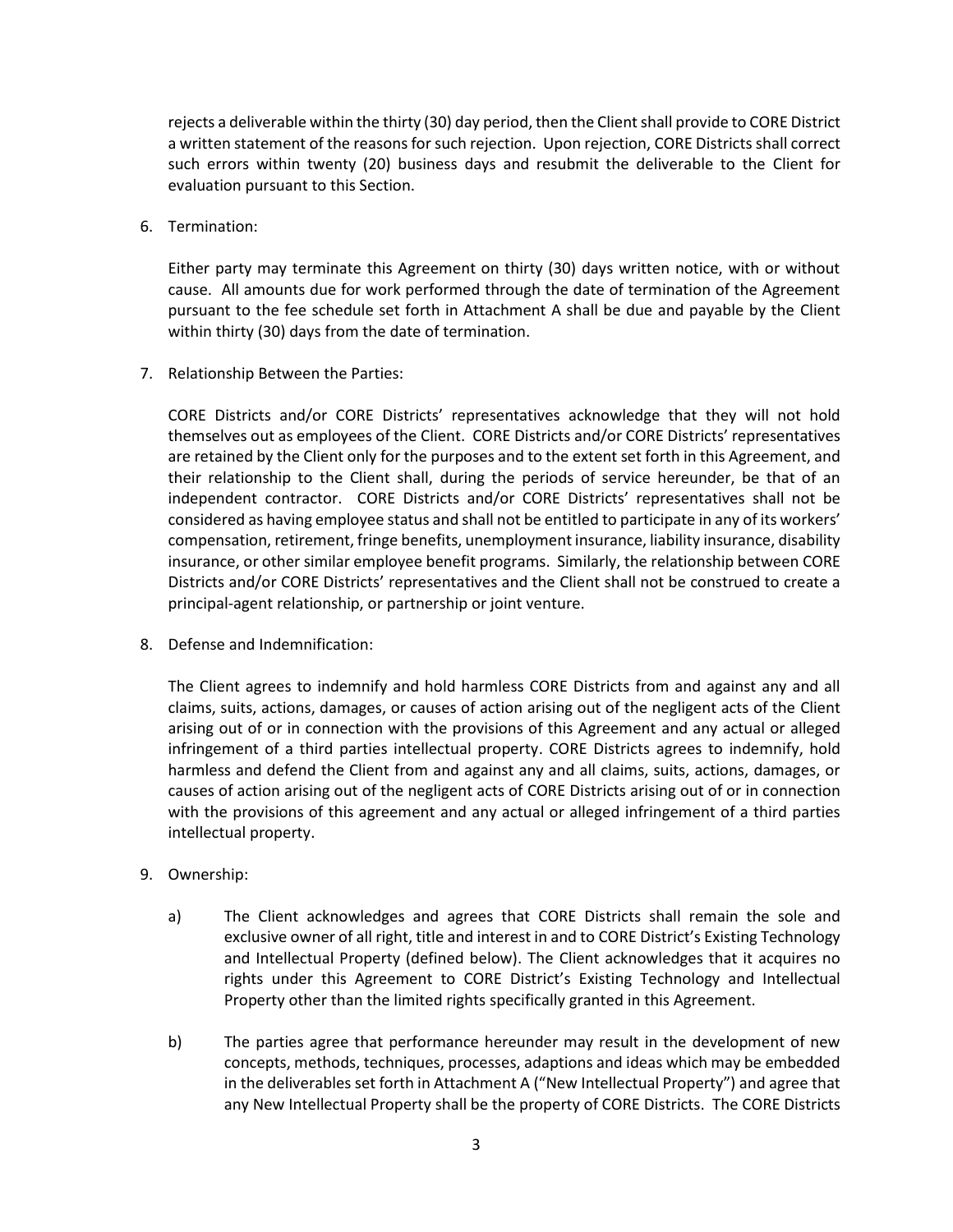hereby grants to the Client a royalty-free, nonexclusive right and license to use, reproduce and distribute the New Intellectual Property for the purposes of the Client's internal purposes only.

- c) To the extent that any of CORE Districts' Existing Technology is included in the deliverables, CORE Districts hereby grants to the Client a royalty-free, nonexclusive license to use, reproduce and distribute the Existing Technology during the term of this Agreement solely as part of the deliverables and for internal purposes only. If, however, the Client desires to use a deliverable for educational or research purposes and such deliverable contains Existing Technology, the Client shall furnish CORE Districts with a written statement outlining such proposed use along with a request for approval no less than sixty (60) days in advance of such proposed use. CORE Districts shall have thirty (30) days from the date that such request was received to grant or refuse such request.
- d) The Client may not (i) disassemble, decompile or reverse engineer CORE Districts'' Existing Technology and Intellectual Property, (ii) use CORE Districts' Existing Technology and Intellectual Property in any manner outside the scope of this Agreement, or (iii) perform or permit sublicensing or other distribution of CORE Districts' Existing Technology and Intellectual Property in any form.
- e) Definitions.
	- (i) The term "Existing Technology" shall mean any CORE Districts tool (or the tools of CORE Districts' subcontractors), such as Value-Added Analytics, which may (or may not) have copyright, patent and/or trade secret rights.
	- (ii) The term "Intellectual Property" shall mean any invention, discovery, improvement, copyrightable work, trademark, trade secret, and know-how and related rights of CORE Districts (or that of the CORE District's subcontractors). The term "Intellectual Property" shall include, but not be limited to, individual or multimedia works, records of confidential information, data, instructional materials, tests, or research findings. Intellectual Property may exist in a written or electronic form, and may be in the form of text, multimedia, computer programs, spreadsheets, formatted fields in records or forms within files, databases, graphics, digital images, video and audio recordings, live video or audio broadcasts, slides, charts, or other visual/audio aids.
	- (iii) The term "New Intellectual Property" has the meaning described in paragraph 9(b) above.
- 10. Nondisclosure:
	- a) Unless expressly authorized in writing by the other party, each party agrees to retain the other party's Confidential Information (defined below) in confidence and will not copy or disclose such Confidential Information to any third party or use such Confidential Information for any purpose other than as permitted by the other party. Each party agrees to protect the other party's Confidential Information disclosed to it to the same extent and in the same manner that it would protect its own Confidential Information,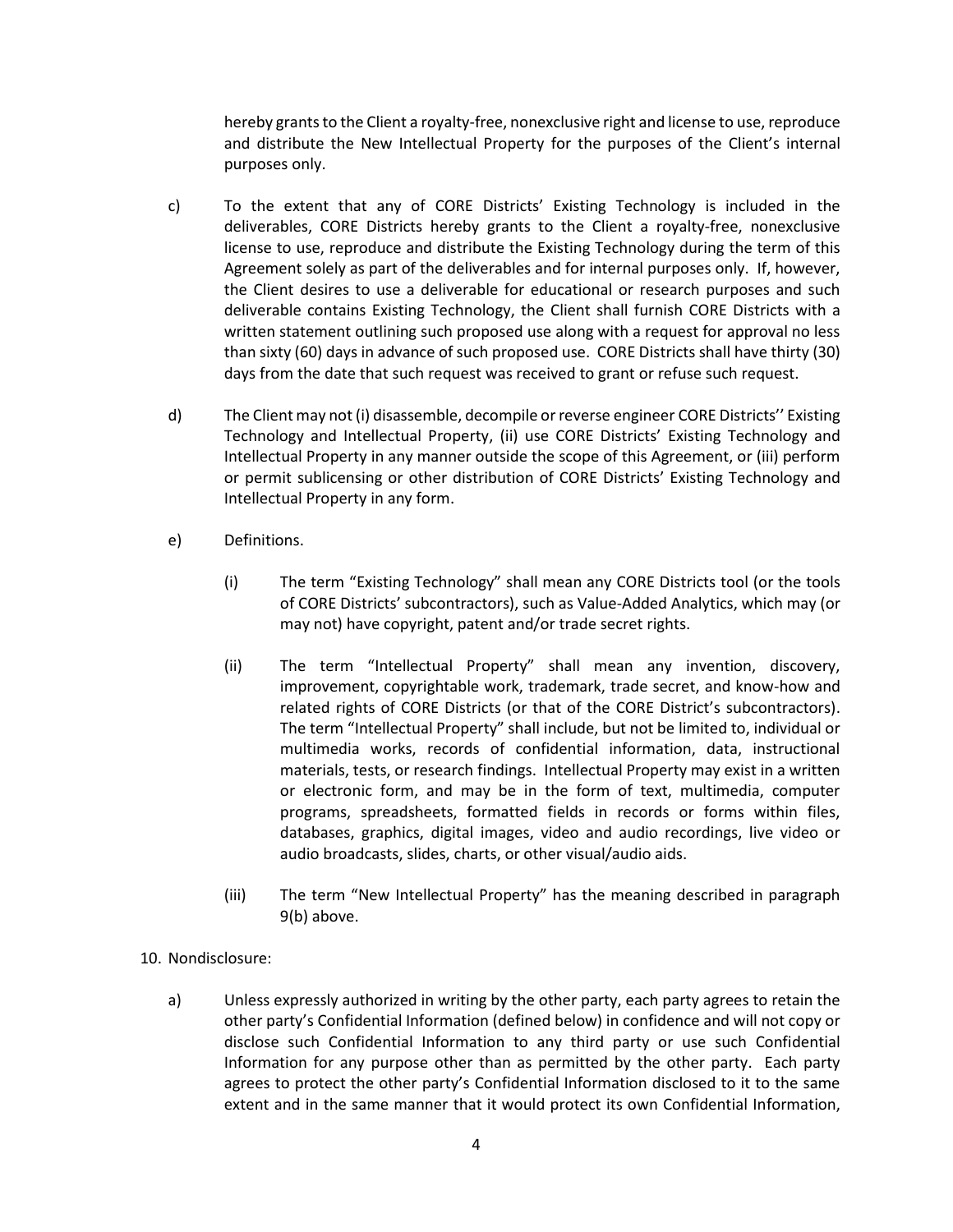but in no event shall such efforts fall below a level of reasonable care. Confidential Information of one party may only be disclosed to the other party's employees and then, only to the extent that such employees have a specific need to know of the Confidential Information. Before receiving any part of the other party's Confidential Information, each party's employees will be required to read this Agreement and acknowledge and agree to abide by their employer's obligations hereunder.

- b) Each party will notify the other party promptly upon discovery of the loss of any item containing the other party's Confidential Information and of any circumstances of which it has knowledge surrounding any unauthorized possession, use or knowledge of the other party's Confidential Information.
- c) Notwithstanding any other provision of this Agreement, each party acknowledges that Confidential Information will not be deemed to include any information which:
	- i) Is or becomes publicly known through no wrongful act of a party;
	- ii) Is lawfully and without breach of any agreement, in a party's possession other than from disclosure by the other party;
	- iii) Was independently developed by a party without breach of this Agreement.
- d) Each party will be relieved of its obligation hereunder if and to the extent that Confidential Information:
	- i) Is disclosed pursuant to the lawful requirement of a Governmental Agency, or disclosure is required by operation of law; or
	- ii) Is explicitly approved for release by written authorization by the other party.
- e) No license, express or implied, in the Confidential Information of one party shall be granted to the other party other than to use the information in the manner and to the extent authorized by this Agreement.
- f) Notwithstanding termination of this Agreement, each party's duty to protect the other party's Confidential Information will remain in full force and effect until such information is no longer Confidential Information. The obligations of each party under this paragraph 10 shall survive the termination of this Agreement.
- g) The term "Confidential Information" shall mean any proprietary business or technical information disclosed by one party to the other party in relation to this Agreement. CORE Districts' Existing Technology and Intellectual Property shall conclusively be deemed to be Confidential Information.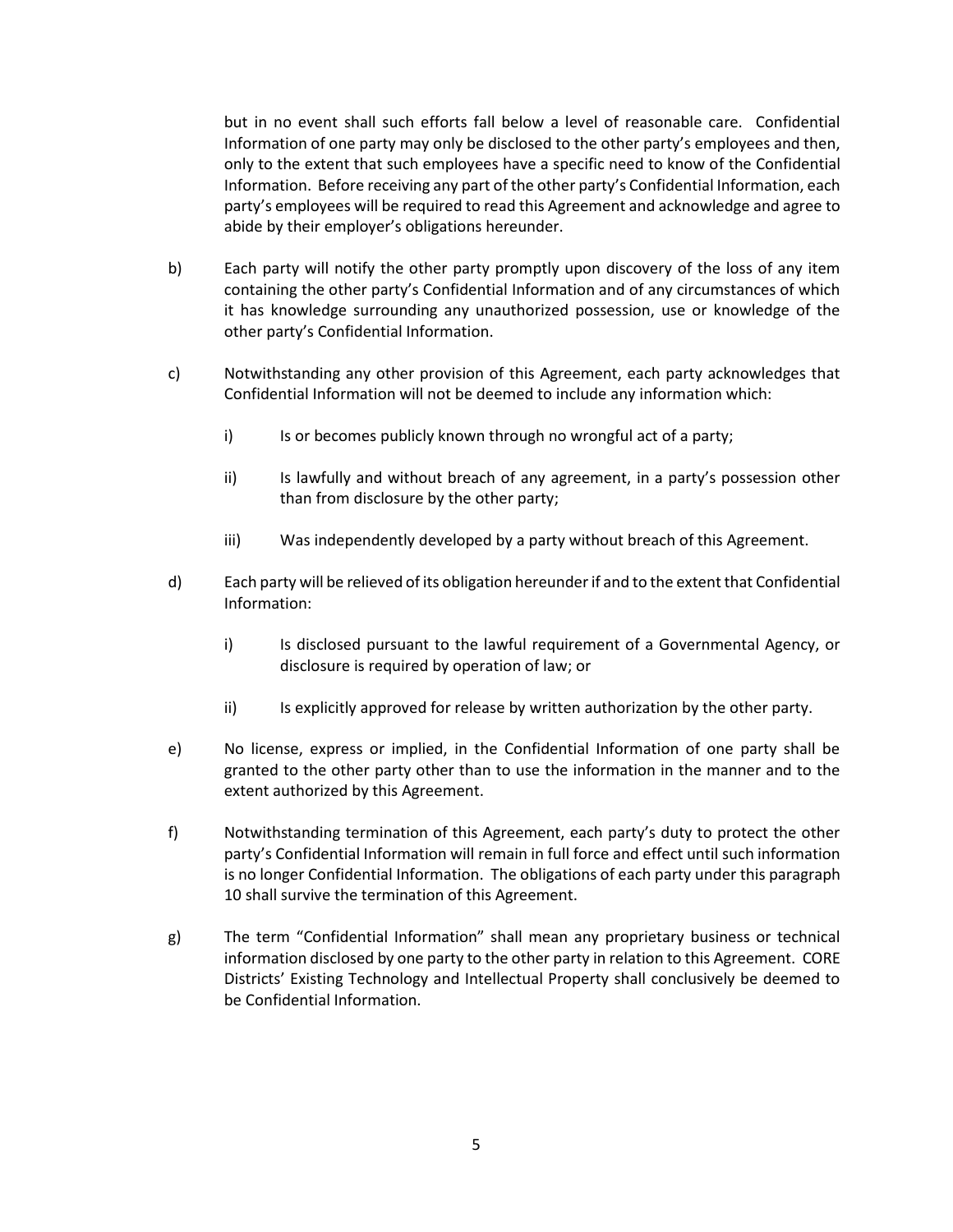#### 11. Miscellaneous:

- a) Any alteration, change, addition, deletion, or modification of any of the provisions of this Agreement or any right either party has under this Agreement must be made by mutual assent of the parties in writing and signed by both parties.
- b) This Agreement shall be governed by the laws of the State of California. Any dispute with respect to this Agreement is subject to the laws of California, venue in Sacramento County. Each party shall be responsible for its own attorneys' fees and costs incurred as a result of any action or proceeding under this Agreement. If any portion of this Agreement is found by a court of competent jurisdiction to be invalid or unenforceable, the remainder of this Agreement shall remain in full force and effect.
- c) Entire Agreement. This Agreement constitutes the full and complete agreement between CORE Districts and the Client, and supersedes all prior written and oral agreements, commitments or understandings with respect thereto. Where there are terms that exist both in the services agreement and the attached agreements, the terms of the Data Use Agreement (Attachment B) supersede the Scheduled Services Agreement, and the Joinder (Attachment E) supersedes both the Data Use Agreement (Attachment B) and the Scheduled Services Agreement.
- d) Dispute Resolution. In the event of a dispute among the parties to this Agreement regarding the provisions of this Agreement, any party may, by written notice to the other parties, call for mediation of the dispute before a mediator to be agreed upon by the parties. If the dispute is not resolved by mediation within 30 days of such notice, then any party may proceed to exercise all rights and remedies available under applicable law and this Agreement.
- e) Successors and Assigns. This Agreement shall be binding upon and inure to the benefit of the parties hereto and their respective successors and assigns.
- f) Assignment. Neither party may assign its interests in this Agreement without the prior written consent of the other party; provided, however, such party's consent shall not be unreasonably withheld.
- g) No Waiver. Neither party shall, by mere lapse of time, without giving notice or taking other action hereunder, be deemed to have waived any breach by the other party of any of the provisions of the Agreement. Further, the waiver by either party of a particular breach of this Agreement by the other shall not be construed as nor constitute a continuing waiver of such breach or of breaches of the same or other provisions of this Agreement.
- h) Notice. Unless otherwise specifically provided in this Agreement, all notices and other communications required or permitted to be given hereunder shall be in writing, directed or addressed to the respective addresses of the parties set forth below, and shall be either (i) delivered by hand, (ii) delivered by an internationally recognized commercial overnight delivery service, (iii) mailed postage prepaid by registered or certified mail, or (iv) transmitted by facsimile or electronic mail, with receipt confirmed. Such notices shall be effective: (a) in the case of hand deliveries when received; (b) in the case of overnight delivery service; when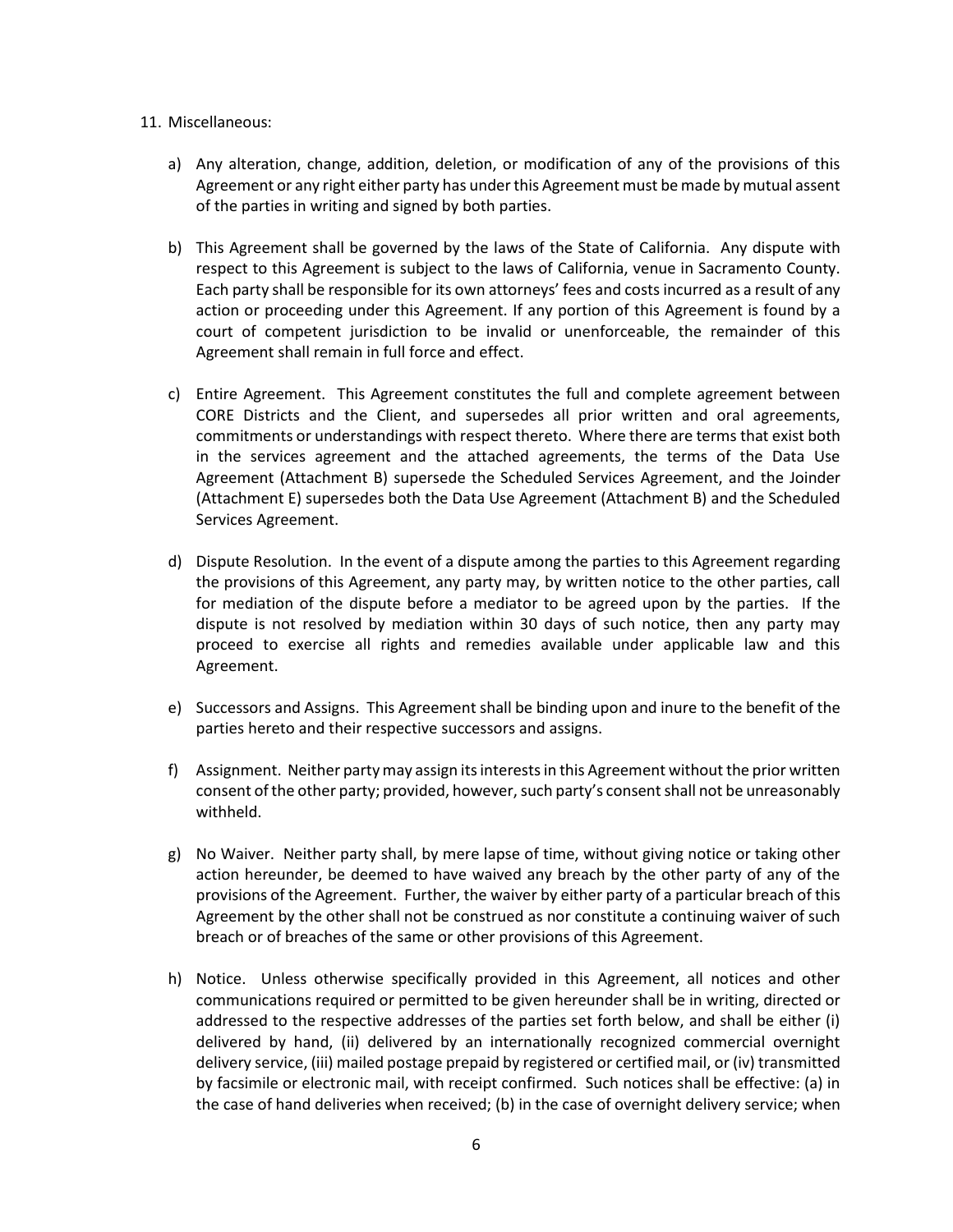received in accordance with the records of such delivery service; (c) in the case of registered or certified mail, upon the date received by the addressee as determined by the Postal Service; and (d) in the case of facsimile or electronic mail notices, when electronic indication of receipt is received.

| If to the Client:     | Sweetwater Union High School District<br>Karen Michel, Chief Financial Officer<br>1130 Fifth Avenue, Chula Vista, CA 91911-2896 |
|-----------------------|---------------------------------------------------------------------------------------------------------------------------------|
| If to CORE Districts: | <b>CORE Districts</b><br>1107 9 <sup>th</sup> Street, Suite 500<br>Sacramento, California 95814                                 |

- i) Force Majeure. CORE Districts shall not be liable for damages for failure to perform hereunder if such delay or default in performance is caused by conditions beyond its control, including, but not limited to, natural disasters, pandemic illnesses or other Acts of God, Government restrictions, wars or other major upheavals, and/or any other cause beyond CORE Districts' reasonable control; provided, that as a condition to the claim of nonliability, CORE Districts shall give the Client prompt written notice following the occurrence of such an event.
- j) The undersigned representative of CORE Districts hereby represents and warrants that the undersigned is an officer, director or agent of CORE Districts with full legal rights, power and authority to enter into this Agreement on behalf of CORE Districts and to bind CORE Districts with respect to the obligations enforceable against CORE Districts in accordance with the terms contained herein.

**IN WITNESS WHEREOF,** the undersigned hereby acknowledge that they have read and fully understand the foregoing Agreement and further, that they agree to each of the terms and conditions contained herein.

### **CLIENT:**

Dated:

Karen Janney, Ed.D. Superintendent, SUHSD

**CORE DISTRICTS**

Dated:

Rick *Miller* Executive Director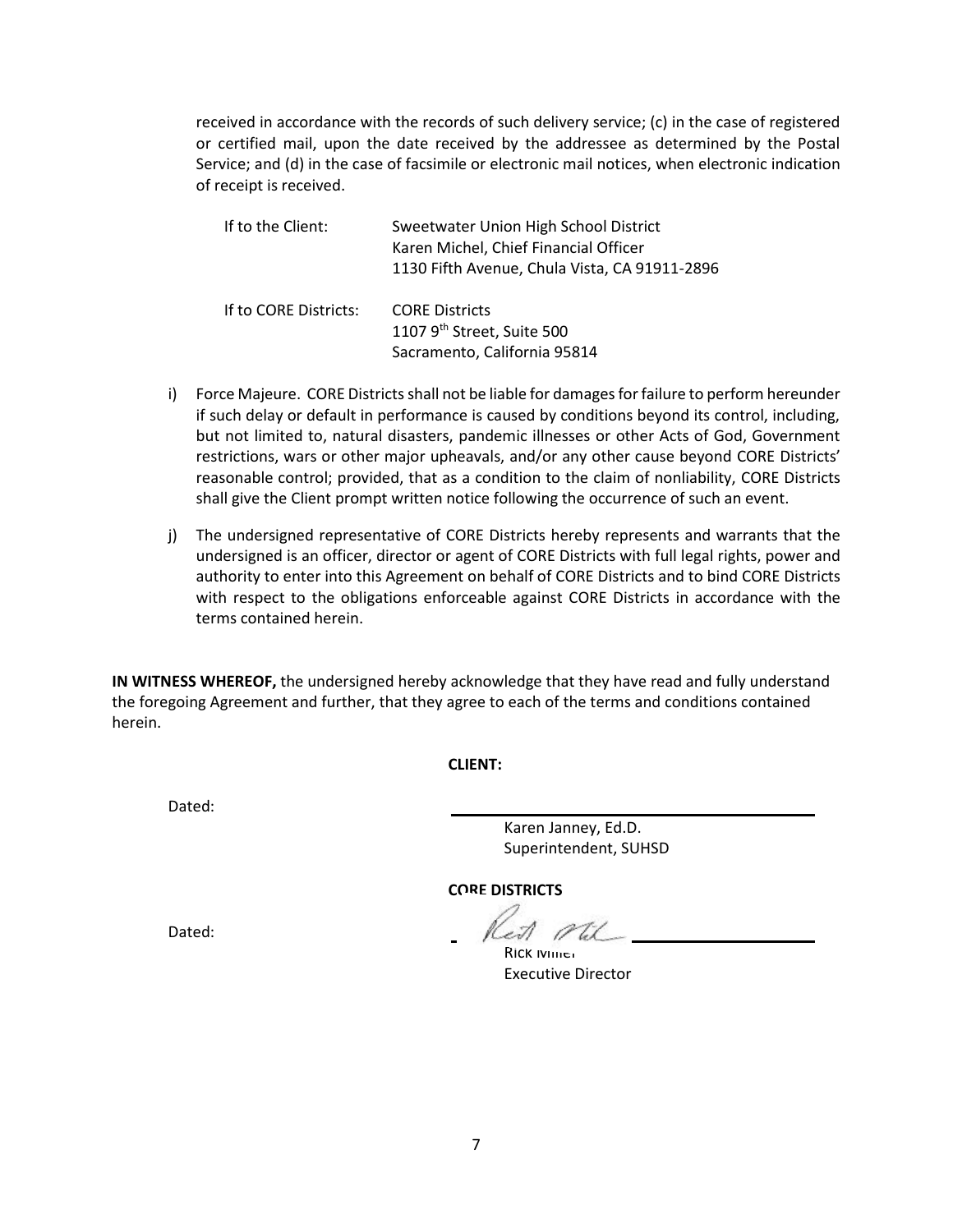## **ATTACHMENT A**

## **Statement of Work and Fee Schedule**

Except as explicitly described below and/or as adjusted during implementation through consultation with the client, CORE Districts and its subcontractors at Education Analytics (EA) and VersiFit Technologies (VF) will provide the following:

- **Annual Multi-Metric School and LEA Data Dashboards with Performance Benchmarked against Peers across California:** A comprehensive, multi-metric dashboard of results at the school and LEA levels, including the follow results for each indicator, will be provided each school year –
	- Current performance

 $\overline{\phantom{a}}$ 

- Historic performance and trends over time, where data are available
- Index level, where available (on a scale from 1 to 10 based upon baseline performance across the CORE Districts)
- Comparison with the LEA results (for school level reports)
- Comparison with the Partnering Education Level
- Comparison with the CORE Data Collaborative Network
- Subgroup performance for all of the major subgroups (e.g., English Learners, Racial/Ethnic Subgroups, Students with Disabilities, Socio-Economically Disadvantaged Youth, Foster Youth, Homeless Youth) where data are available
- **Included metrics:** Academic Achievement, Academic Growth, High School Readiness, Graduation, Chronic Absence, Suspension Rates, English Learner Re-Designation Rates, Special Education Disproportionality
- **Access to additional metrics as they become available:** The data collaborative may begin to produce additional metrics (e.g., a college readiness indicator); if the education provides the underlying ingredients for such data, results will be provided back to the education agency at no additional charge
- **Optional metrics** (if collected and provided to CORE Districts)**:** Social Emotional Skills, Student/Staff/Family Climate Surveys based upon the CORE District surveys

**Dynamic Reporting and Opportunities for Deeper Analysis using the EdVantage platform:** Based upon the users and user rights provided by the client, educators will have access to view and analyze reports and data in VF's EdVantage platform (e.g., drilling down, filtering, extracting data and graphs).<sup>1</sup>

<sup>&</sup>lt;sup>1</sup> VersiFit Technologies, LLC, is a privately held, K-12 Education Systems Integration & Software Development Company, with headquarters in Appleton, Wisconsin. VersiFit is one of only a handful of U.S. companies that has successfully focused on K-12 Education Business Intelligence and Data Warehousing for 14 years and has implemented solutions that have allowed them to compete nationally. VersiFit's mission is to provide the best, most up-to-date data warehousing and business intelligence solutions to markets. The company focuses on educational agencies of all sizes, from state agencies to large urban LEAs to mid-sized urban/suburban LEAs and remotely located micro-LEAs. VersiFit has successfully implemented our solution in each of these categories, from the Hawaii Department of Education to Chicago Public Schools to Portland Public Schools (Oregon). VersiFit has over 500,000 hours experience building and implementing educational data management systems. Most VersiFit resources have at least 6 years' experience; many have over 10 years' experience. VersiFit currently has 35 full-time employees.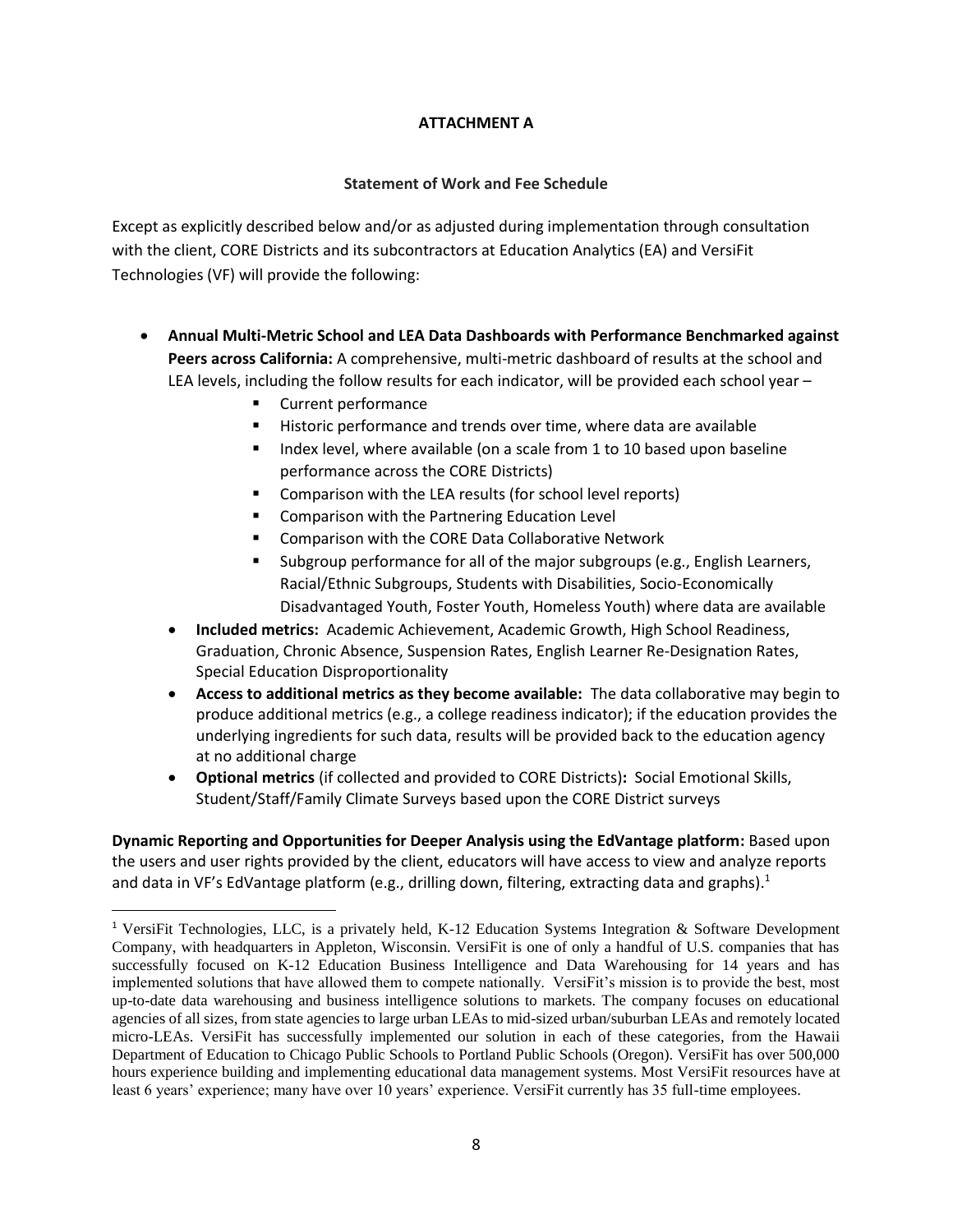**Strategic Analytics by our Partners at Education Analytics<sup>2</sup> :** In partnership with Education Analytics and in consultation with participating education agencies, CORE will conduct strategic analytics to explore patterns, identify trends, develop additional indicators, and identify outlier schools that can potentially serve as exemplars. Findings will be shared with all members of the CORE Data Collaborative.

**Participation in the CORE – Policy Analysis for California Education (PACE) Research Collaborative:**  Participating education agencies will become part of the CORE-PACE research collaborative with opportunities to engage in and learn from research on the quantitative data in the CORE data system, and qualitative "deep dive" studies into policy and practice. Policy Analysis for California Education (PACE) is an independent, non-partisan research center based at Stanford University, in partnership with the University of Southern California and the University of California – Davis. Founded in 1983, PACE seeks to define and sustain a long-term strategy for comprehensive policy reform and continuous improvement in performance at all levels of California's education system, from early childhood to postsecondary education and training. PACE bridges the gap between research and policy, working with scholars from California's leading universities and with state and local policymakers to increase the impact of academic research on educational policy in California. PACE works with a network of approximately 50 policy scholars from all of the leading research universities in California, both public and private.

**Twice Annual Professional Learning Sessions for Teams of Up to Five People:** CORE Districts will host two in person convenings each year (one in the Fall and one in the Spring) for up to five people from each Partnering Education Agency. Each convening will be a full day. Client will be responsible for all travel costs. CORE Districts will provide the venue, meals during the day, and general session facilitation.

**Additional Professional/Peer Learning Opportunities:** CORE Districts will offer additional professional learning opportunities, such as webinars. Such opportunities will be made available to participants in the CORE Data Collaborative.

### **Role of the Client as the Partnering Education Agency**

 $\overline{a}$ 

Each client is considered a partnering education agency (PEA). A PEA is be defined as the entity serving as the primary contact, decision-maker and provider of data to the CORE Data Collaborative. For any given data component, only one file per PEA will be permitted. For instance, if a PEA is acting on behalf of multiple sub-entities (e.g., school districts in a county, charter management organizations in a network), the PEA must supply a combined PEA-wide student level file on behalf of all of the sub-entities. Similarly, permitted users and security rules must be supplied and maintained by the PEA.

To execute its responsibilities, each PEA will engage in the following:

<sup>&</sup>lt;sup>2</sup> Education Analytics is a 501(c)(3) non-profit organization headquartered in Madison, WI and employs 25 staff members including economists, data programmers, policy analysts, and support staff. Their deeply knowledgeable and experienced team provides clients and partners with multiple core services, including student growth metrics, education policy, and technical assistance. They not only offer a full range of education analytics knowledge to our partners to support new systems, but also strive to co-build each system with stakeholders to match the available data and meet the desired policy requirements.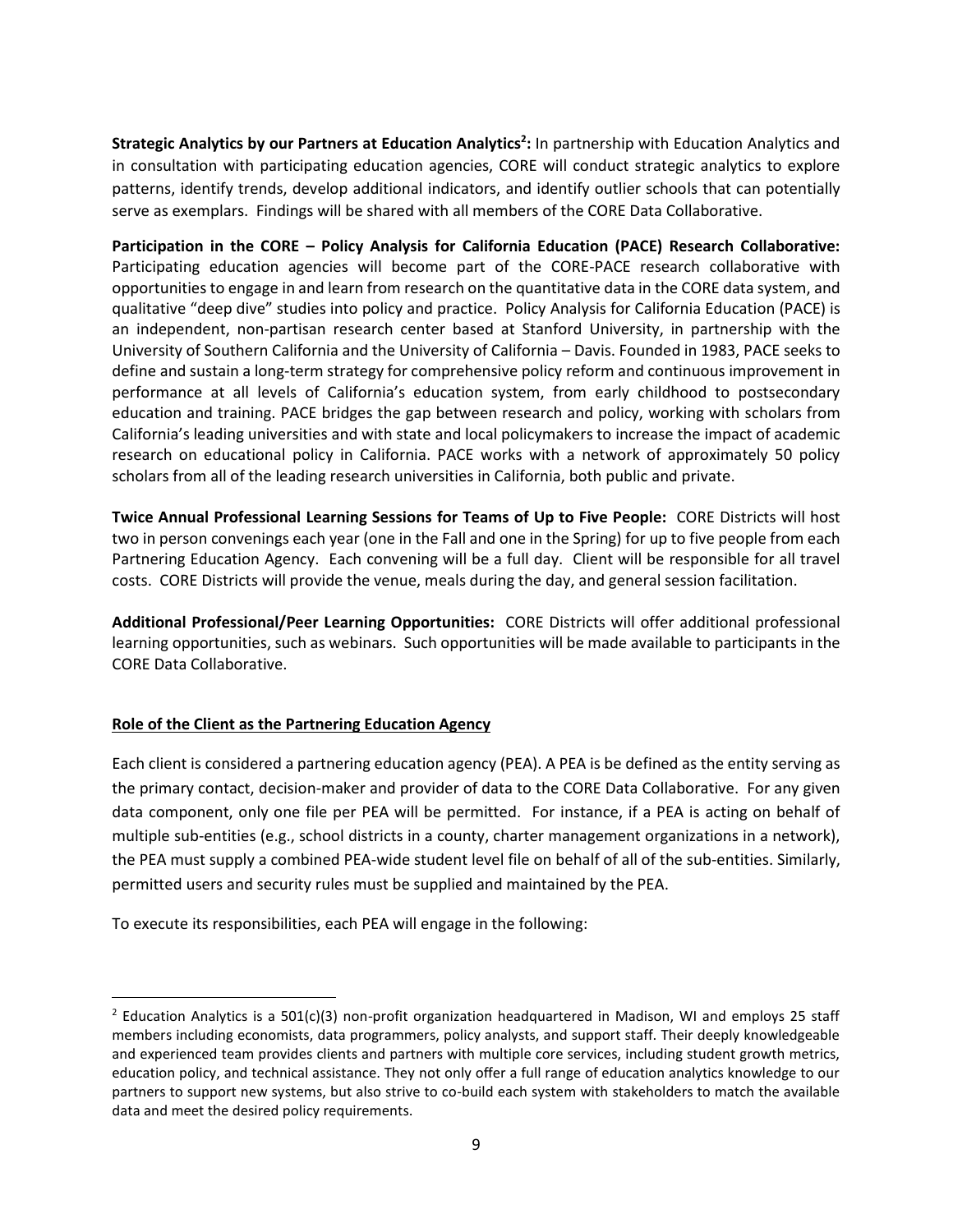- **Data use agreement:** Participating PEAs and any Local Education Agencies within a PEA will sign a standardized data use agreement (see Attachment B) permitting the secure sharing of student level data with CORE Districts and our research, analytical and reporting partners.
- **Data submission:** Participating LEAs will annually submit data (see elements in Attachment C) according to a prescribed set of parameters and formats to be provided to the PEA.
- **Personnel for data and user management:** At minimum, each participating PEA will identify a organizational leader to serve as point for this partnership (e.g., the top research/data person in the PEA), a contact for data submission (e.g., a data analyst at the PEA level) and a contact for submission/management of the PEA's approved users of the data and reports (e.g., an individual from IT with knowledge of the PEA's users and permission rules and infrastructure).
- **Participation in professional learning sessions:** Participation in our in person convenings is an important part of the foundation and philosophy of CORE Districts; namely, that we learn and improve best through collaboration, which is why we have made these twice annual convenings a component of the CORE Data Collaborative.

### **Fee Schedule**

The annual fee schedule is as follows:

• \$28,000 per Partnering Education Agency for data collection, analysis and reporting PLUS

| Number of Students in the PEA | Annual Cost for a PEA of this Size |        |
|-------------------------------|------------------------------------|--------|
| 1,000                         | \$                                 | 28,280 |
| 5,000                         | \$                                 | 29,400 |
| 10,000                        | \$                                 | 30,800 |
| 15,000                        | \$                                 | 32,200 |
| 20,000                        | \$                                 | 33,600 |
| 25,000                        | \$                                 | 35,000 |
| 30,000                        | \$                                 | 36,400 |
| 40,000                        | \$                                 | 39,200 |
| 50,000                        | \$                                 | 42,000 |
| 75,000                        | \$                                 | 49,000 |
| 100,000                       | \$                                 | 56,000 |

• \$0.28 per student for professional learning support

*Payment will be made in two parts:*

- *Half of annual payment will be due on or before August 30 of each year: \$19,600\_\_\_\_\_\_\_*
- Half of annual payment will be due on or before February 30 of each year: \$19,600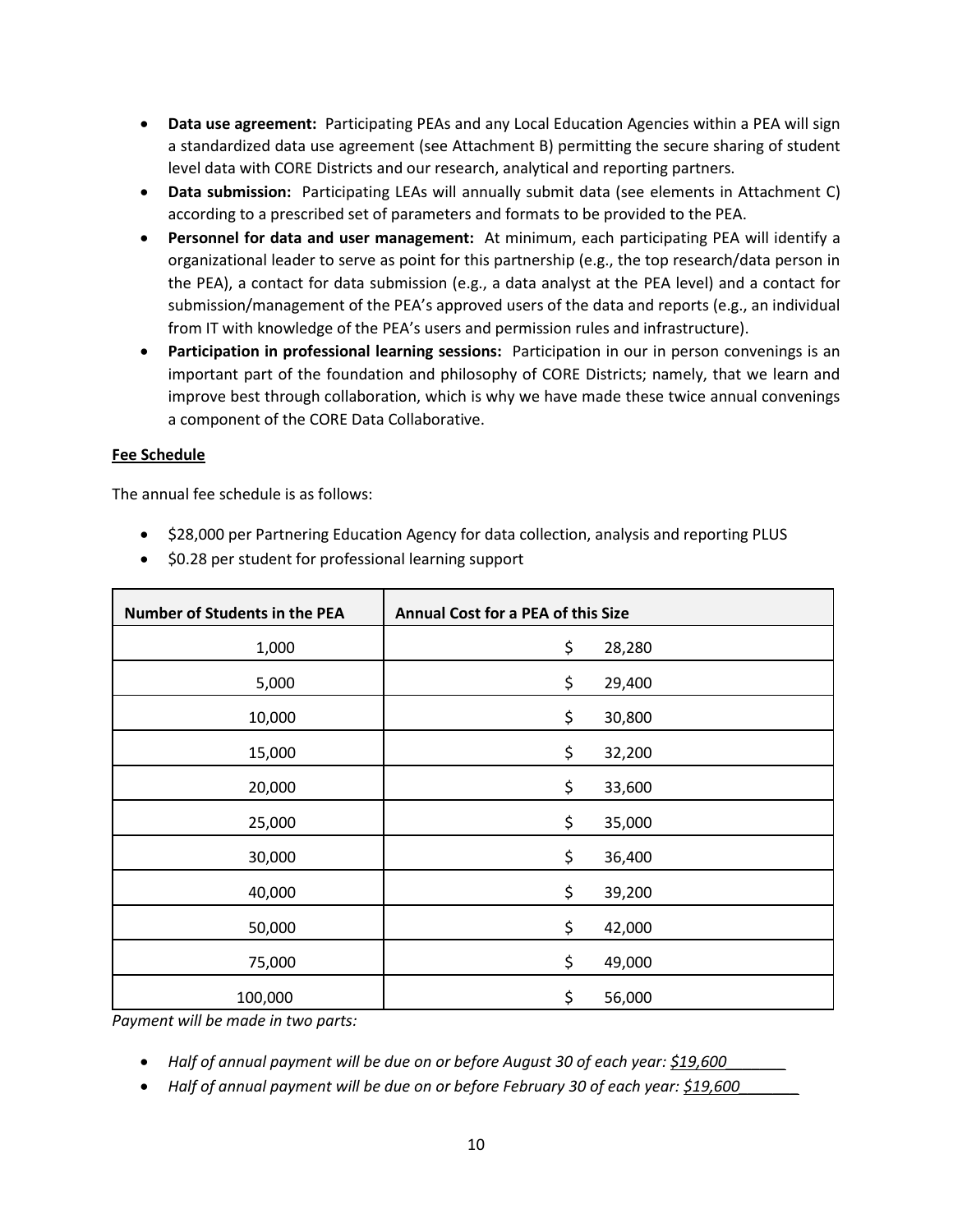## **Optional Services**

Participating education agencies may optionally participate in survey administration with the support of CORE Districts' partners at Panorama Education.

The cost for these services is \$1.60 per enrollee in the education agency in question for online student, staff, and family survey programs for the education agency, including survey administration and reporting.

Specifically the agency with receive the following services:

- Online administration and reporting relating to the CORE Survey, of student SEL and/or cultureclimate surveys.
- Online administration and reporting relating to the CORE Survey, of teacher reports on students (optional).
- Online administration and reporting relating to the CORE Survey, of staff culture-climate survey
- Online administration and reporting relating to the CORE Survey, of family culture-climate survey.
- Addition of custom questions at the end of the surveys relating to the CORE waiver. (Custom questions may be free response or multiple choice; multiple choice items will be scored using the same metric as the main survey items).
- Raw extracts of the responses to Contractor's analytical partners, relating to the CORE waiver.

In addition, Contractor shall provide education agency with access to and use of its Panorama onlinehosted software-as-a-service, which shall provide the features and functionalities detailed below, and in conformity the terms and conditions of this Agreement.

The Panorama Platform includes the following key features and functionality

- Education agency students, parents, and staff will have access to Panorama's online platform, with access controlled by their role and site.
- Students may complete surveys and social-emotional learning assessments online by logging in with their student ID numbers
- Staff members may complete surveys online using a unique link assigned to their school
- Families may complete surveys online using a unique link assigned to their schools
- Education agency staff may download PDFs of paper survey forms from Panorama for printing and distribution to families, and staff may upload PDF scans of completed survey forms to Panorama for processing
- Student and family surveys will be available in multiple languages.
- Education agency administrative staff will be able to administer teacher assessments of student social-emotional learning, if desired
- Education agency administrative staff will be able to upload student roster and performance data into Panorama for analytic purposes.
- Authorized education agency employees will have access to Panorama's reporting and analytics tools. Panorama's analytics tools allow users to view and analyze survey results; Panorama reports are available online and as printable PDFs. Key features include overall summary reports, detailed item-by-item reports, subgroup reports, and cross-school comparisons.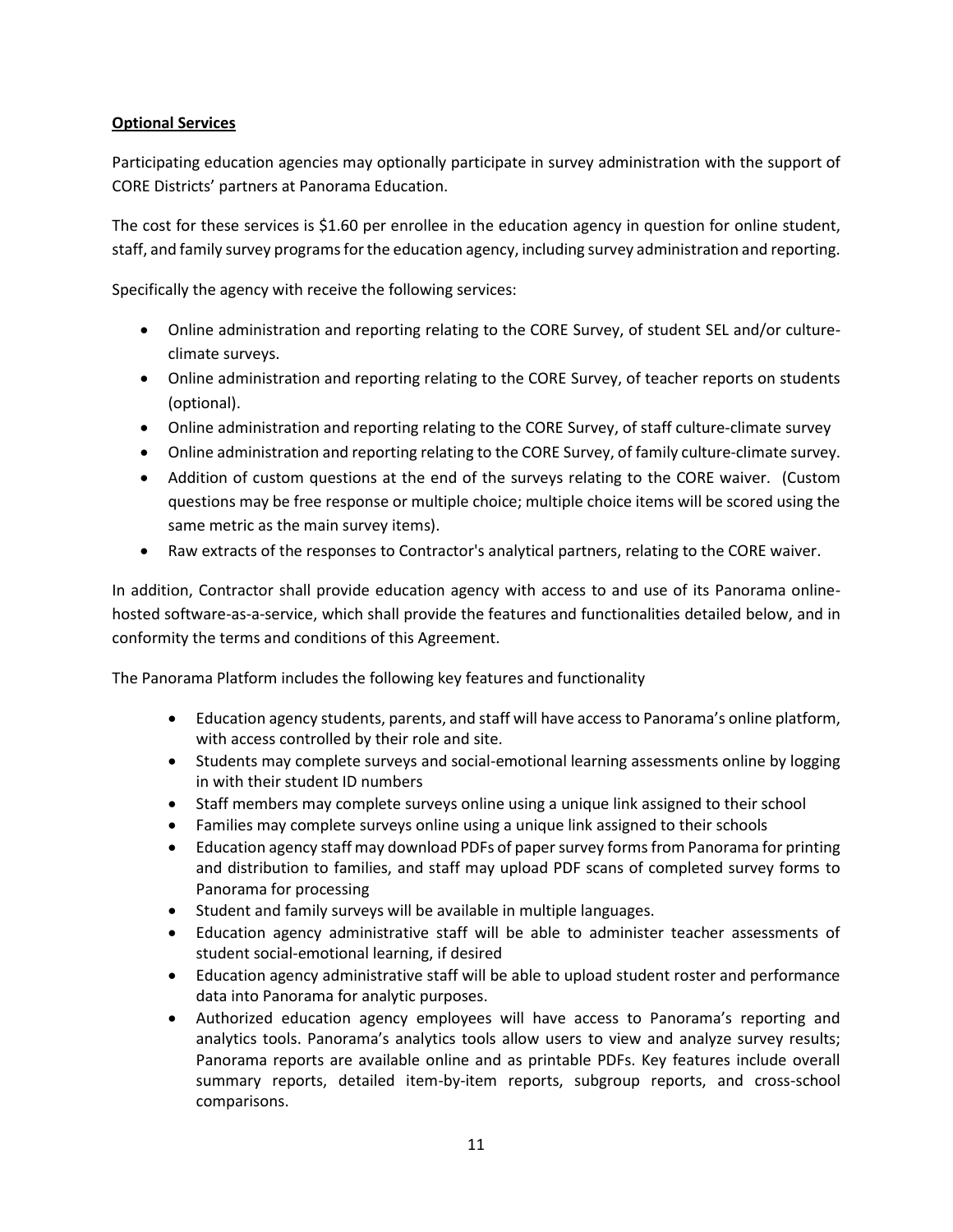- Panorama includes sophisticated role-based access controls to ensure that each user can only access the appropriate data, and data for the appropriate site(s).
- Panorama integrates with Google Apps so that Districts users can authenticate using their Google Apps for Education (GAFE) accounts.

*Our PEA:*

*\_\_\_\_Elects to participate in these optional services.*

- *If checked, how students are enrolled in the education agency? \_\_\_\_\_\_\_\_\_*
- *Total addition cost per year = \$1.60 X \_\_\_\_\_[enrollees] = \_\_\_\_\_\_\_\_\_*

*\_\_X\_\_Declines these optional services*

Dated:

Karen Janney, Ed.D. Superintendent, SUHSD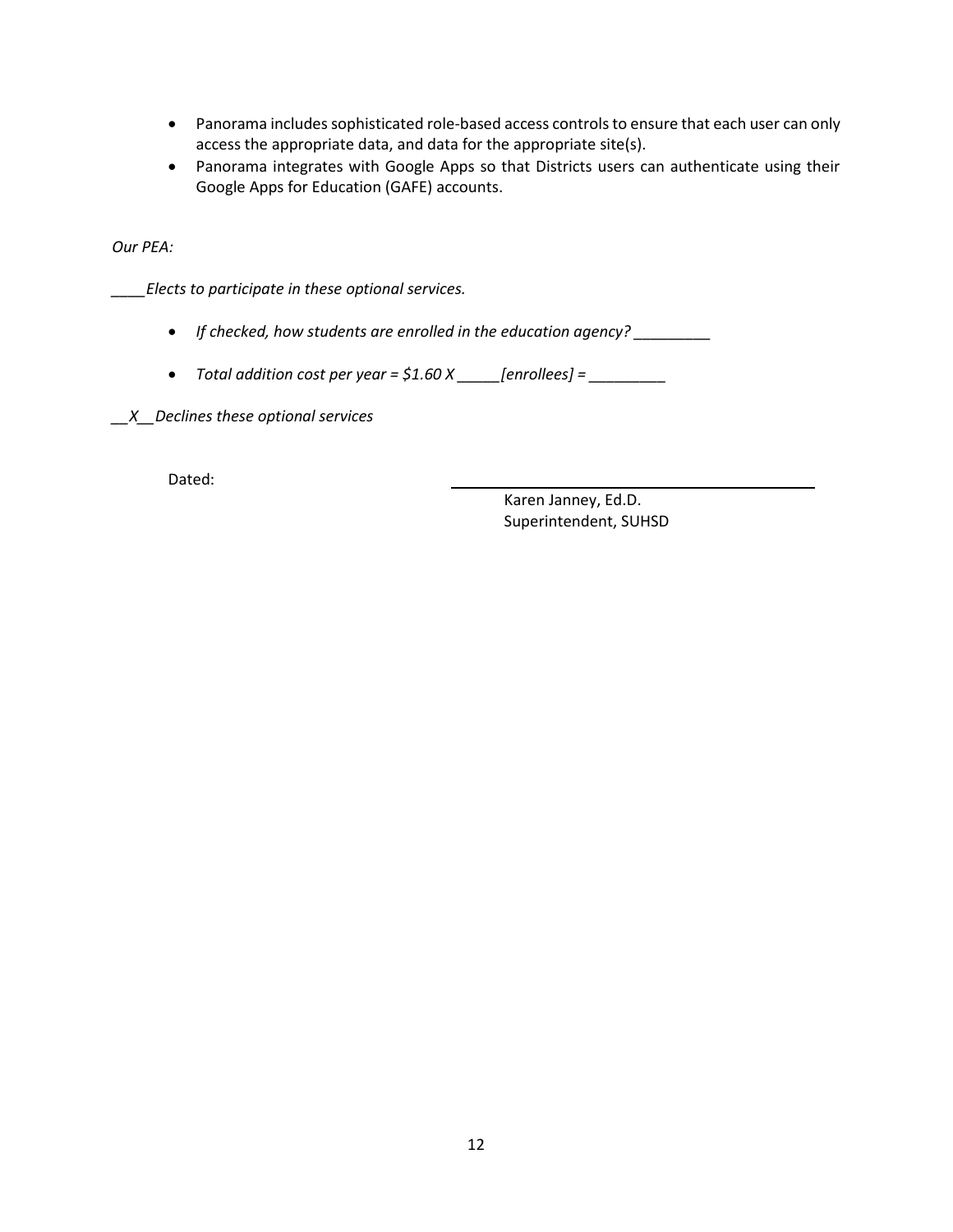#### **ATTACHMENT D: AGENCY-SPECIFIC AGREEMENTS**

#### **In Re E. CORE DISTRICT RESPONSIBILITIES**

SUHSD shall designate the following person(s) as authorized representatives for the making agencyspecific agreements about the use of these data beyond the parameters articulated in the Data Use Agreement:

Name Dan Winters Title \_Director Research and Evaluation

Name David Delcalzada Title Director Information Technology

Name Francisco Tamayo Title Digital Security and Privacy Coordinator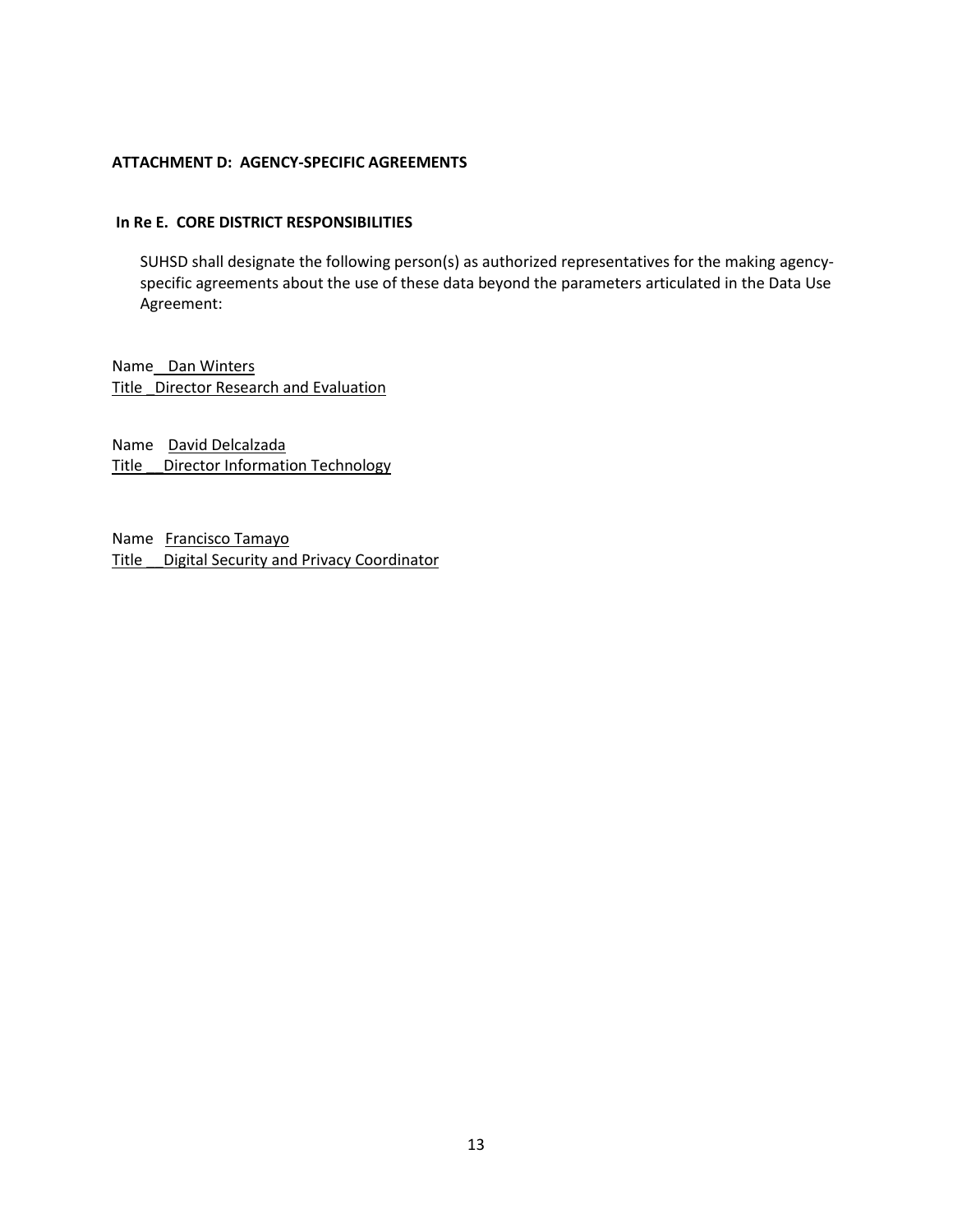### **Attachment E**

### Joinder Agreement

This Joinder Agreement (hereinafter referred to as "Joinder") is effective as of \_\_\_\_July 1, 2016 **by and among the undersigned Sweetwater Union High School District** (hereinafter referred to as SUHSD), whose address is listed on the signature page hereto, and the parties to that certain Scheduled Services Agreement and Data Use and Confidentiality Agreement dated July 1\_\_\_\_\_\_\_\_\_, 2016 ("the Data Use Agreement")

SUHSD hereby agrees that upon execution of this Joinder, SUHSD shall be bound by all of the terms and conditions of the Data Use Agreement and shall be deemed a party to such Data Use Agreement in all respects.

This Joinder, together with the Data Use Agreement, represents the entire agreement and understanding between the parties with respect to its subject matter. The Joinder, together with the Data Use Agreement, supersedes all prior or contemporaneous discussions, representations, or agreement, whether written or oral, of the parties regarding this subject matter.

This Joinder, together with the Data Use Agreement, represents the entire agreement and understanding between the parties with respect to its subject matter. The Joinder, together with the Data Use Agreement, supersedes all prior or contemporaneous discussions, representations, or agreement, whether written or oral, of the parties regarding this subject matter. Where terms and conditions in the Scheduled Services Agreement, Joinder and the Data Use Agreement are or could be interpreted as inconsistent, the language in the Joinder will prevail.

Specifically:

## **A. Data Sharing:**

- 1) Confidentiality. In addition to the provisions of Section 10 (Non-Disclosure) of the Scheduled Services Agreement:
	- a) Injunctive Relief. Because monetary damages may not be sufficient to remedy a violation of the provisions of this section, District shall be entitled, upon becoming aware of any such violation and without waiving any other rights or remedies it may have, to seek whatever injunctive or other equitable relief it may deem appropriate.
- 2) Privacy and Collection of District Data.
	- a) Compliance with Law. Parties each represent and warrant that it, and its officials, agents, employees and subcontractors have and will continue to receive training so as to be familiar with the provisions of the Family Educational Rights and Privacy Act ("FERPA") and California law relating to the privacy rights of students, such as but not limited to, the Information Practices Act and the California Public Records Act insofar as such laws are applicable to the parties to this MOU. Each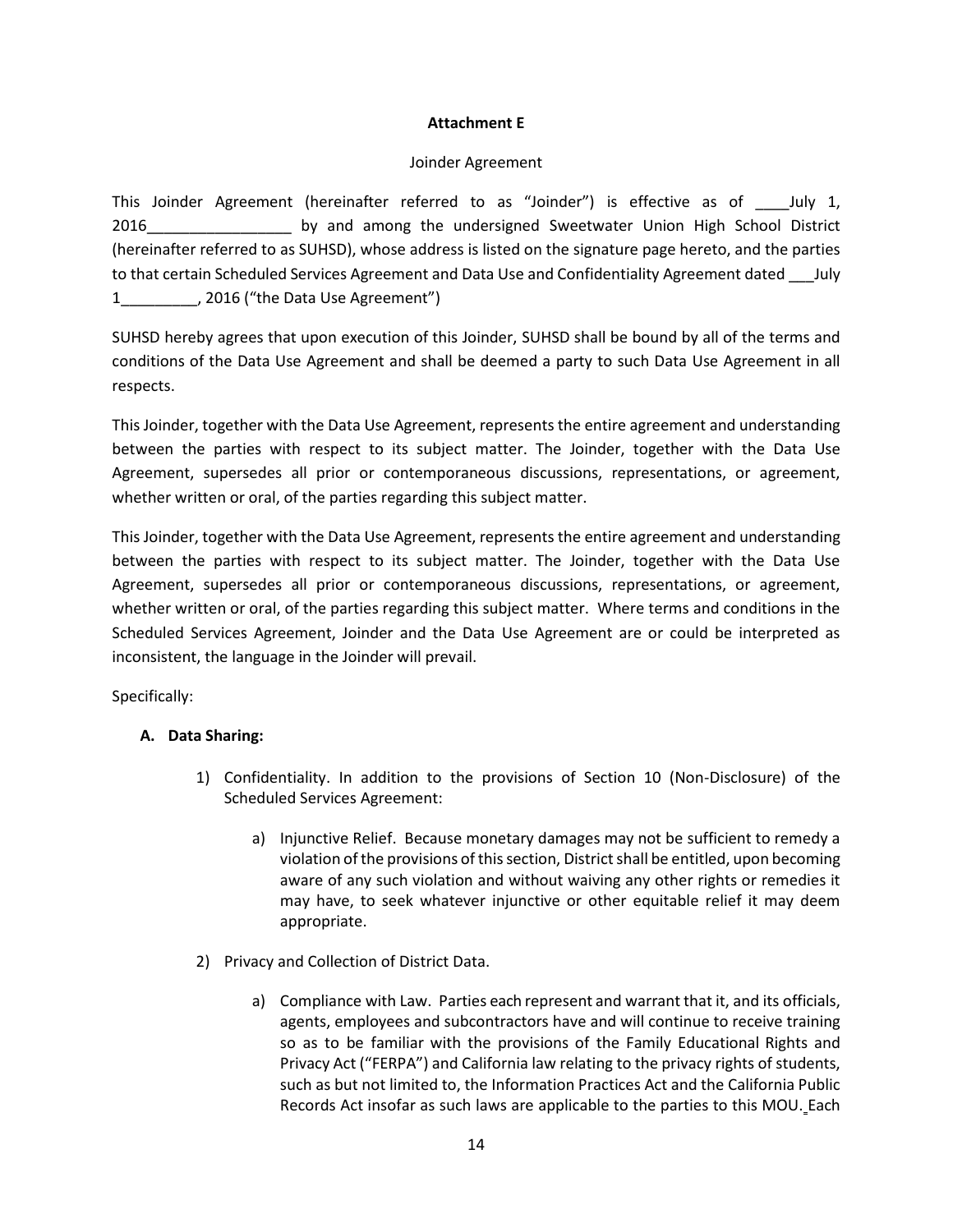party agrees that it will comply with such provisions and take all reasonable measures necessary to protect student education records from unauthorized acquisition or release. Parties acknowledges that Pupil Records must be protected and will take all legally required actions, including the designation and training of responsible individuals, to ensure the security and confidentiality of Pupil Records. Parties will identify those employees and subcontractors who will have access to Pupil Records and ensure such individuals receive appropriate instructions as to how to comply with the security and confidentiality requirements of this Agreement with respect to Pupil Records. Parties warrant that all Pupil Records will be encrypted in transmission using a minimum of 128 bit AES encryption. In addition, Parties will use industry-standard and up-to-date security tools and technologies such as anti-virus protections and intrusion detection methods in providing services under this Agreement. The parties agree that the commitments agreed to in this section are to ensure compliance with California Education Code Section 49073.1. If either party experiences an unauthorized acquisition or release of the other party's student education records, the Disclosing Party shall take reasonable steps to immediately limit and mitigate such breach, including immediately notifying the other party. If required by law, the District to whom the students attend will notify the affected parent, legal guardian or student (if at least 18 years of age), as applicable, in writing of such unauthorized acquisition or unauthorized release.

- b) Sharing of District Data. Neither party will share the other parties' data with or disclose it to any third party except (i) as directed by the other party or their users, (ii) as required by applicable law. When either party believes that any disclosure is required by applicable law, it shall promptly notify the other party prior to the disclosure and give the other party a reasonable opportunity to object to the disclosure.
- c) Storage and Process. Parties will store and process Data in accordance with commercially reasonable practices, including appropriate administrative, physical, and technical safeguards, to secure such data from unauthorized access, disclosure, alteration, and use.
- 3) Right to Correct. Parties both acknowledge and will facilitate a parent, legal guardian, or student who has reached 18 years of age right to review personally identifiable information in the student's education records and correct erroneous information by serving a written request for access or description of the erroneous information and written request for correction, and upon request, such information as is reasonably requested to respond to the request. While the student's District is responsible for correcting all such erroneous information, the other party agrees to fully cooperate with student's District to make such corrections.